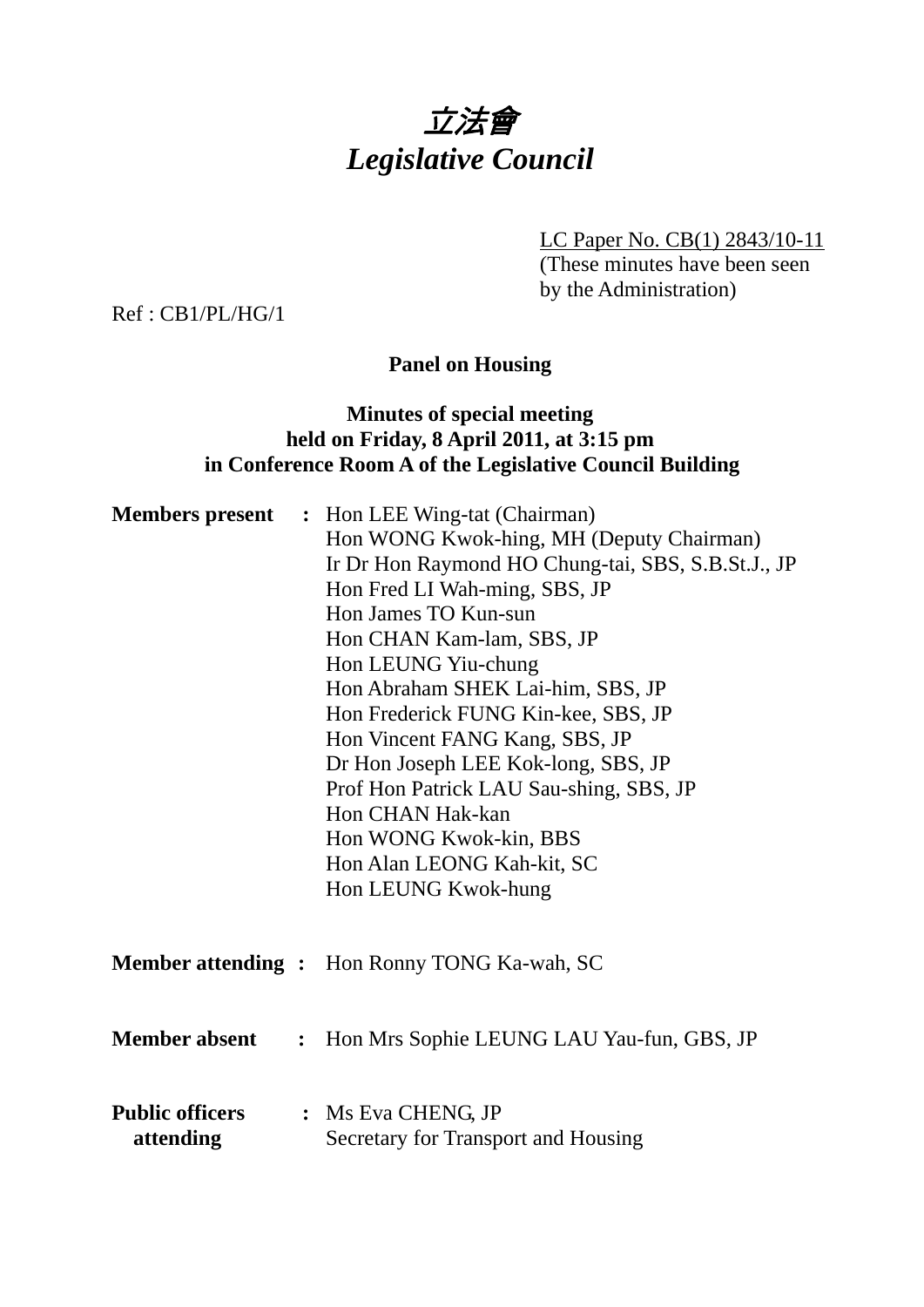|                             | Mr D W PESCOD, JP<br>Permanent Secretary for Transport and Housing<br>(Housing)<br>Ms Annette LEE, JP             |
|-----------------------------|-------------------------------------------------------------------------------------------------------------------|
|                             |                                                                                                                   |
|                             | Deputy Secretary for Transport and Housing (Housing)                                                              |
|                             | Ms Ada FUNG, JP<br>Deputy Director (Development & Construction)<br><b>Housing Department</b>                      |
|                             | Ms Gracie FOO, JP<br>Deputy Secretary for Development (Planning & Lands)1<br><b>Development Bureau</b>            |
|                             | Mr Jeff LAM<br>Deputy Director (General) (Lands Administration Office<br>Headquarters)<br><b>Lands Department</b> |
|                             | Mr Raymond WONG<br><b>Assistant Director of Planning/Territorial</b><br><b>Planning Department</b>                |
| <b>Clerk in attendance:</b> | Miss Becky YU<br>Chief Council Secretary (1)1                                                                     |
| <b>Staff in attendance:</b> | Mrs Mary TANG<br>Senior Council Secretary (1)1                                                                    |
|                             | <b>Miss Mandy POON</b><br>Legislative Assistant (1)1                                                              |

housing policy<br>Questions raised LC Paper No. CB(1)  $1822/10-11(01)$  **—** Questions raised by Hon LEE Wing-tat (Chinese version only))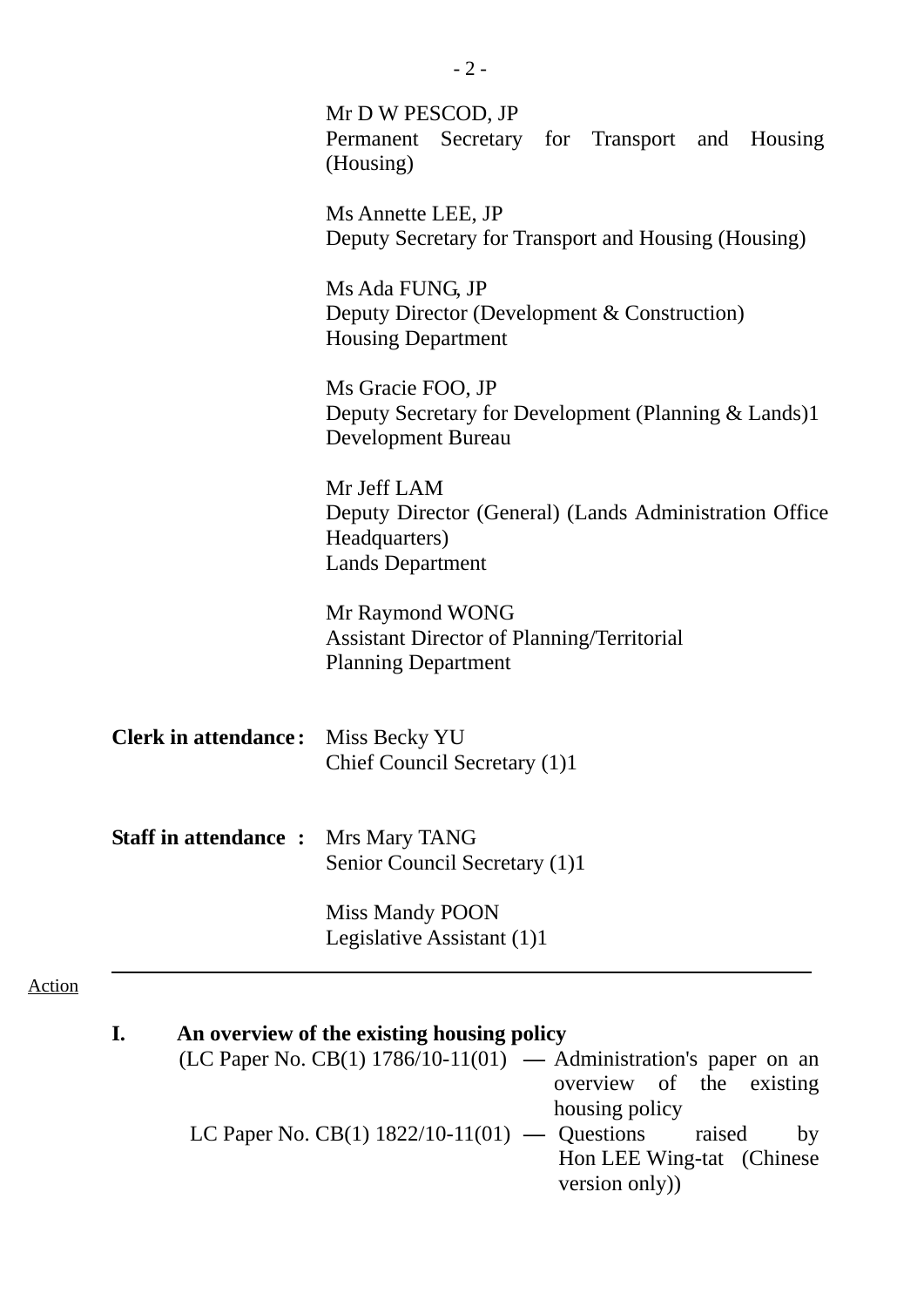Admin

 The Chairman said that the special meeting was held in response to members' request for an overview of the existing housing policy following the announcement of the 2011-2012 Budget. To facilitate discussion, he had raised a number of questions on the existing housing policies and trends in the property market (LC Paper No. CB(1) 1822/10-11(01)) and was awaiting the Administration's response. The Secretary for Transport and Housing (STH) said that the Administration would provide a written response to the questions raised. The Deputy Secretary for Transport and Housing (DSTH(H)) gave a power-point presentation on the existing housing policy and the steps taken by the Administration to ensure a stable and adequate supply of land for both public and private housing.

> (*Post-meeting note:* A set of power-point presentation materials was circulated to members vide LC Paper No. CB(1) 1867/10-11(01) on 9 April 2011.)

## Land supply for housing

2. Mr LEUNG Yiu-chung stressed the need for the Administration to provide more land for housing. Mr CHAN Kam-lam also held the view that the Administration should optimize the land which had remained on the Application List (AL) for a long time. Consideration should be given to allocating such land to the Hong Kong Housing Society for housing development. The Deputy Secretary for Development (Planning & Lands)1 (DSDev(P&L)) said that a number of measures had been introduced to increase land supply for housing. In the previous financial year, about 10 sites were sold by auction. It was estimated that housing land supply would be capable of producing some 35 000 private housing flats in the coming year. Among various supply sources, MTR Corporation Limited would be an important source of land supply for residential developments. She added that the Administration would review the usage of land on AL from time to time to ensure optimal utilization of land resources. For example, the site at the Hospital Road originally earmarked for residential purposes on the 2009-10 AL had been designated for university hostels. In addition, two sites on the 2010-11 AL, one in Mui Wo and another in Chai Wan, had not been rolled over, and had been re-designated for public rental housing (PRH) development. Also, the use of a site in Tung Tau, Yuen Long would be changed from business to residential development for the construction of small and medium-sized flats. Meanwhile, readily available sites at Kai Tak Development had been used for PRH development to ensure the timely delivery of PRH flats.

3. Mr Frederick FUNG noted that of the average 15 000 PRH units to be produced under the five-year rolling Public Housing Construction Progromme (PHCP) for the period from 2011-2012 to 2015-2016, about 60% would be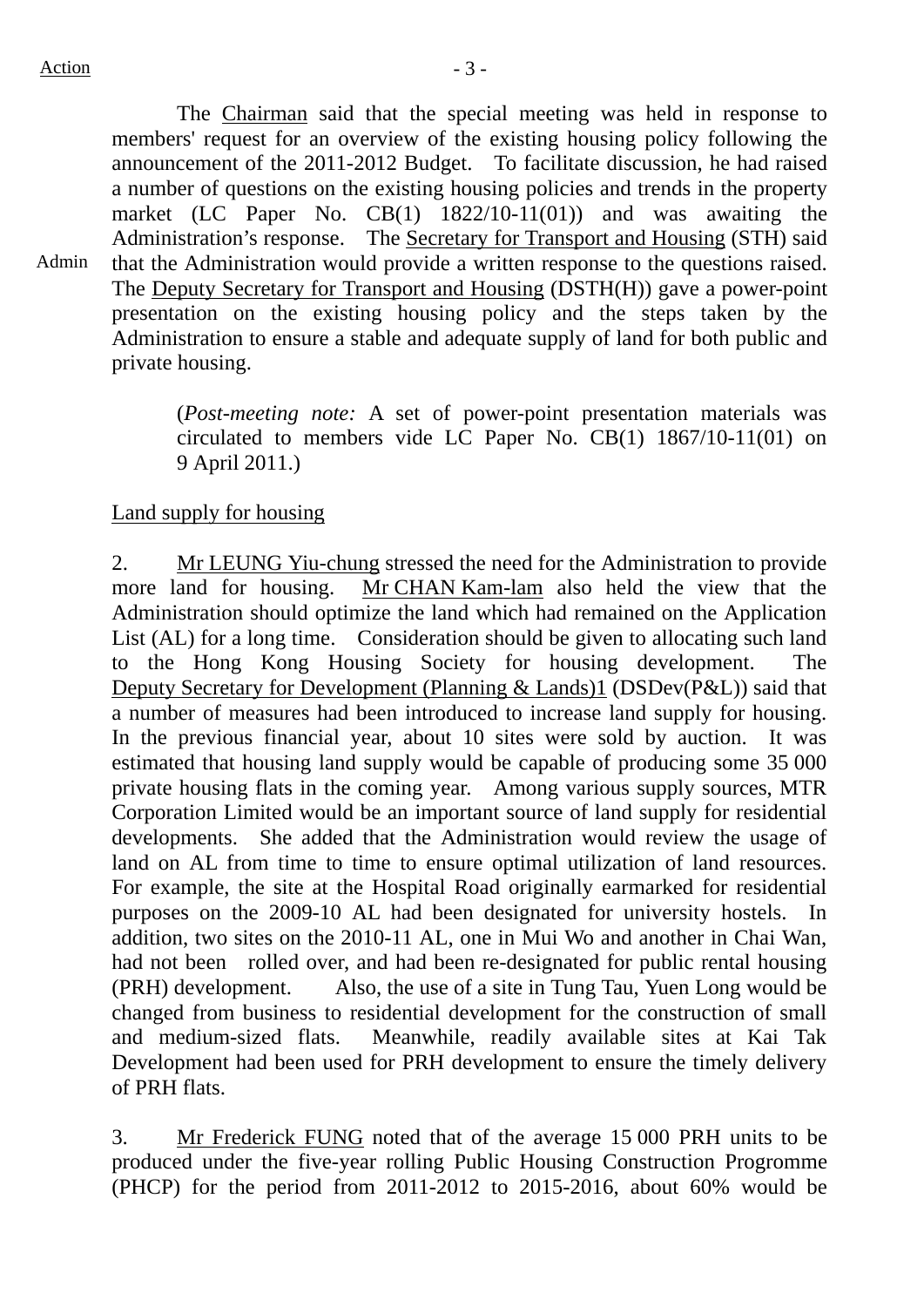Admin

located in the urban and extended urban areas. As only few new PRH estates would be built on newly developed land, this showed that not much effort had been made on the part of the Administration to develop new land and associated infrastructure to meet the housing need of the community. STH confirmed that efforts had been made to develop new land. In fact, there were plans for development of three new towns in the New Territories. DSDev(P&L) supplemented that the planning for two new towns, one in North East New Territories (NENT) and another in Ku Tung North, were underway. The new towns to be developed would provide housing as well as employment opportunities for the community. The associated transport infrastructure would also tie in with the transport developments across the border. The intake of residents for the new town in NENT would be about 2020-2021. She added that there were both medium and long-term plans on land supply to meet housing and other needs of the community. Planning studies on quarry sites and the mine site at Cha Kwo Ling would be conducted to see if the land would be suitable for residential use. Feasibility studies on the use of the remaining development in Tung Chung for public and private housing would also be carried out. At the Chairman's request, the Administration agreed to provide further information on the land supply in new towns as well as the timeframe for the delivery of housing units in these areas.

#### Public housing

4. Referring to the power-point presentation which indicated that there were about 145 000 applicants on the Waiting List (WL) as at December 2010 while there were 131 100 non-owner-occupied households in the private sector who were eligible for PRH, Mr Ronny TONG sought clarification on the actual number of applicants on WL. The Permanent Secretary for Transport and Housing (Housing) (PSTH(H)) clarified that the 131 100 non-owner-occupied households in the private sector were potentially eligible for PRH. Given that only some 42 000 PRH flats would be produced in the next three years, Mr TONG failed to see how the pledge of maintaining the average waiting time (AWT) at about three years could be met. Mr James TO was concerned that in order to meet the pledge, less popular flats would be provided to general WL applicants as first offers. Mr LEUNG Kwok-hung concurred with other members that there was a serious imbalance between supply and demand of PRH. STH said that there were separate queues on WL, one for general WL applicants and another for non-elderly one-person applicants. Past statistics had shown that AWT for general WL applicants could meet the target of maintaining AWT at about three years. At present, AWT for general WL applicants and elderly singleton applicants were about two years and 1.1 years respectively. Waiting time for younger non-elderly one-person applicants was longer. Many of them were young people living with their families. To ensure fair and rational allocation of the scarce public housing resources, a Quota and Points System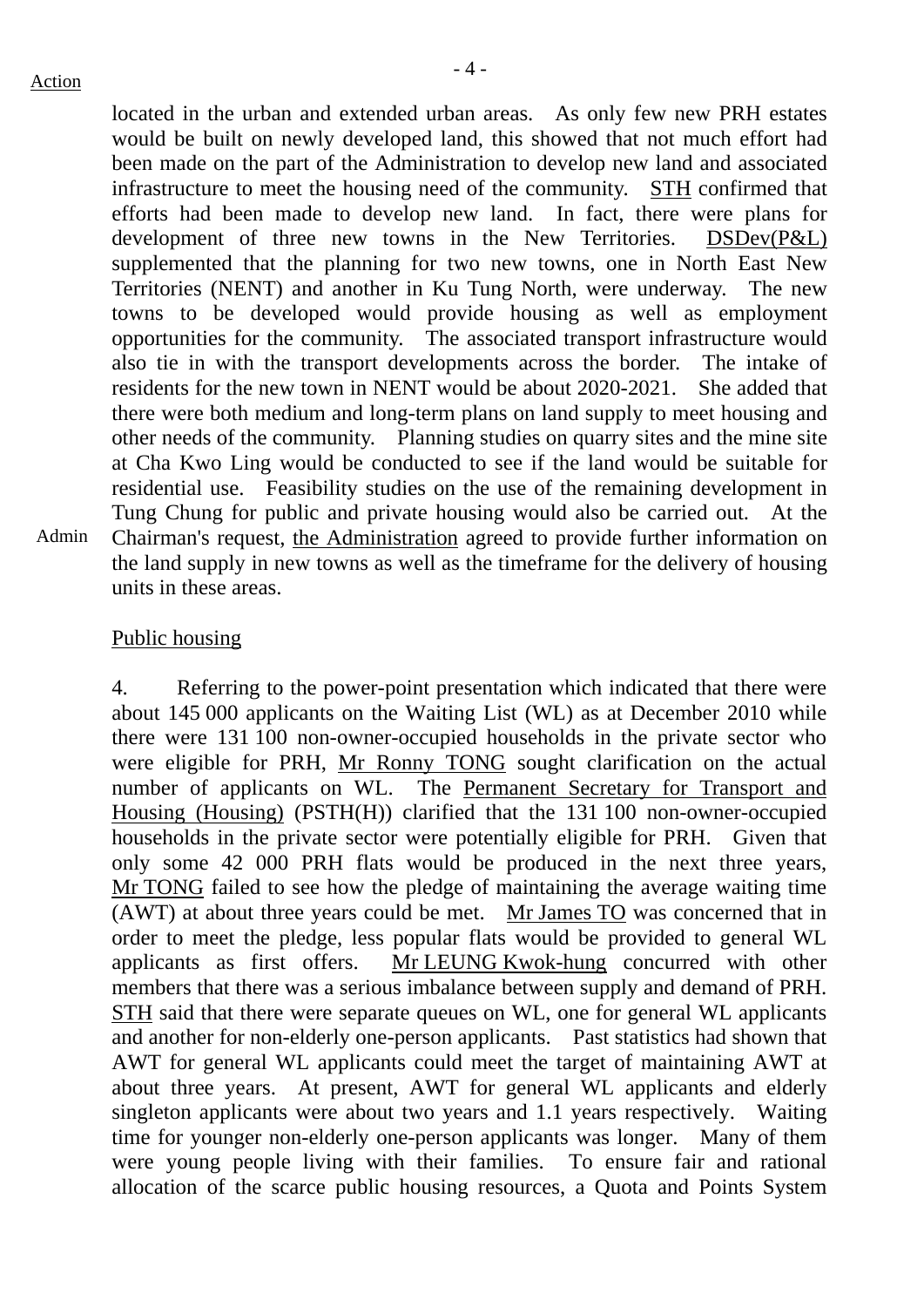(QPS) was introduced to reprioritize the allocation for non-elderly one-person applicants for PRH.

5. Mr LEUNG Yiu-chung however pointed out that there were cases where WL applicants had to wait for five years before allocation. He enquired about the waiting times for the first, second and third offers of housing. STH said that the first, second and third offers were made by way of random computer batching according to family size and allocation standards depending on the resources available when WL applicants were due for their turn of allocation. These offers would be made in accordance with the District choice chosen by applicants. It would be for the applicants to decide whether they would accept the offers. Past records revealed that about 30% of WL applicants had accepted the first offers, 40% accepted the second offers, and the remaining 30% accepted the third offers. To provide an avenue for earlier rehousing to PRH for WL applicants, less popular flats would be offered for application under the Express Flat Allocation Scheme which was launched once a year. However, the Administration did not have a list of less popular flats which had been provided as first offers. STH added that while AWT for general WL applicants had been kept at around two years, the demand for PRH might increase as a result of an increase in the number of eligible households following the relaxation of the income and asset limits. There was also a need to continue with the existing QPS. Compassionate rehousing would be considered for genuine hardship cases upon recommendation by the Social Welfare Department. At members' request, the Administration agreed to provide the waiting times for the first, second and third offers of PRH flats for general WL applicants.

Admin

Admin

6. Mr Ronny TONG opined that AWT for general WL applicants should be the waiting time from the date of registration on WL to the date of allocation rather than the date of first offer of an unwanted unit. DSTH(H) explained that AWT was calculated in accordance with an established formula from the date of registration on WL to the date of first offer of a PRH flat and applied to general applicants. The Administration would closely monitor the situation and adjust PHCP to meet the demand. At members' request, the Administration agreed to examine whether more information could be provided to explain how AWT could be maintained at about three years.

7. Mr LEUNG Yiu-chung opined that instead of an annual average of 15 000 PRH flat, consideration should be given to producing more PRH flats, say between 25 000 to 30 000 per year, to meet the increase in demand and to reduce AWT for PRH. Noting that only 2 000 of the 15 000 PRH units produced each year were allocated to non-elderly singleton applicants on WL, he considered that more PRH flats should be allocated to non-elderly singleton applicants as many of them low-income earners in their twenties and thirties living in cubicles and bedspace apartments. Prof Patrick LAU was concerned that the scale of PRH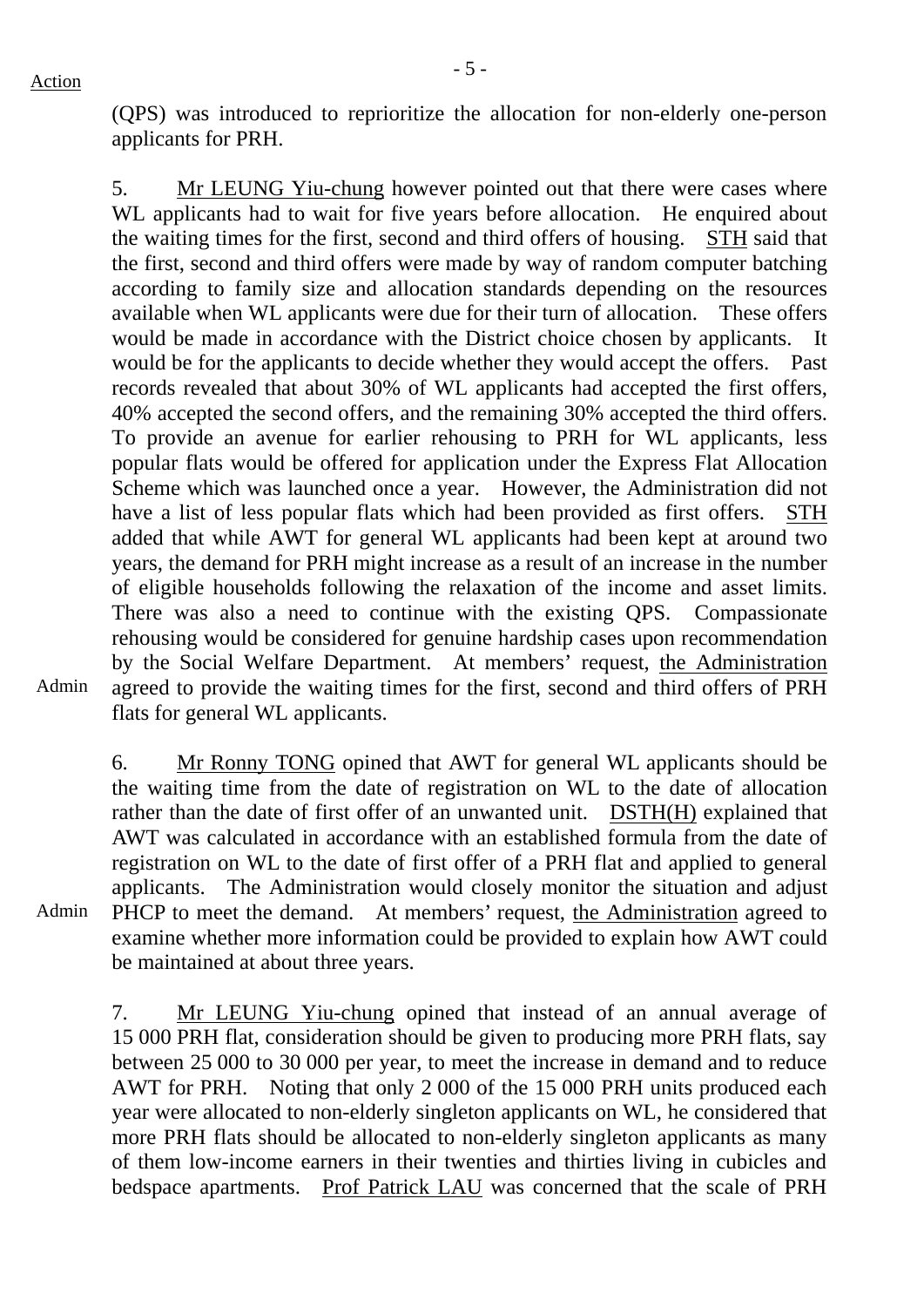development might be reduced as a result of the restrictions imposed by the principle of optimal utilization of land resources to maintain cost-effective and sustainable development to prevent the wall effect. The Deputy Director of Housing (Development & Construction) said that effect of adopting the principle of optimal utilization of land resources on PRH development would be minimal. STH added that efforts would be made to abide by the principle as far as possible to enable a better living environment.

### Private housing

8. Given the surge in property prices mainly due to speculative activities, Mr Alan LEONG questioned how the Administration could ensure the healthy and stable development of the private residential property market. He considered it necessary for the Administration to enable a sufficient supply of no frills flats in the market for genuine home buyers. STH said that to ensure the healthy and stable development of the property market, the Administration had set a target of making available land for an average of some 20 000 private residential flats per annum in the next 10 years. It was estimated that the land for private housing developments could provide about 35 000 flats in the coming year.

9. Mr LEUNG Kwok-hung expressed concern about timely development of the land into residential flats to meet demand. He pointed out that the surge in rentals as a result of the rise in property prices had made it more difficult for tenants to save for the purchase of their own homes. The Chairman echoed that many families with a monthly household income of around \$20,000 had to pay 30% to 40% of their income on rents. These households were not eligible for PRH and could not afford to buy even second-hand Home Ownership Scheme (HOS) flats in the open market which cost as much as \$4,000 to \$5,000 per square foot if located in urban areas, let alone those in the private market since not many flats in the private market cost less than \$2 million. STH said that in 2010, there were about 51 000 transactions of private residential properties valued below \$2 million. There were also many second-hand HOS flats available for sale in the open market with value below \$2 million.

10. While acknowledging that there was an average of 53 000 transactions of private properties of less than \$2 million per year, Mr Frederick FUNG pointed out that the number could not reflect the adequate supply of these flats as there could be several transactions of the same flat within a year. Based on available information, these flats had appreciated by about 1.1 folds over the past nine years whereas flats of value over \$3 million, \$5 million and \$10 million had appreciated by three, five and nine folds respectively.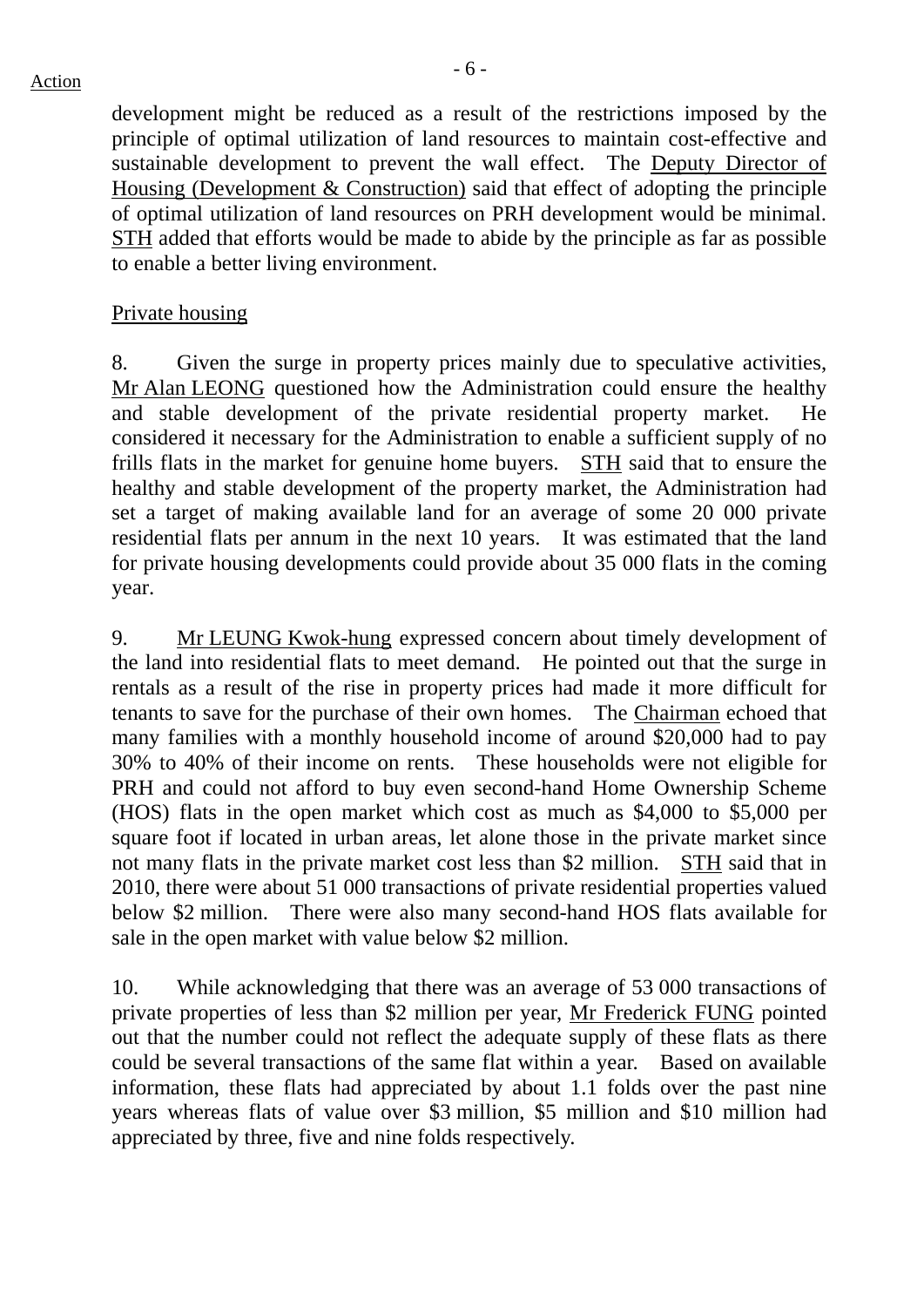### *Special stamp duty*

11. Prof Patrick LAU enquired about the efficacy of the special stamp duty (SSD) in curbing property speculation. STH said that the drop in confirmor sales was an indication on the reduction in speculative activities. The purpose of SSD was to increase the cost of speculation on short-term resale. Besides, the ultra-low interest rate environment was not expected to last for a very long time.

12. Mr Ronny TONG opined that the introduction of SSD was not able to stop speculation as evidenced by the surging property prices. He enquired about the further measures which the Administration would take to curbing property speculation. STH said that the Administration had been closely monitoring the property market and would take measures as appropriate to ensure the stable and healthy development of the property market. The introduction of SSD was able to achieve the desired objective of curbing speculation as seen by the drop in confirmor sales by over 50%. It appeared that the present property market was dominated by users rather than speculators. Mr James TO was concerned that the property bubble was about to burst if the continued rise in property prices was not due to speculation but the prevailing low interest environment. He considered it necessary for the Administration to address the situation.

## *Sales restrictions on private residential properties*

13. The Chairman said that while confirmor sales had dropped significantly following the announcement of SSD, property prices had continued to rise by 5% to 10% in the past few months. He noted from the information provided by major estate agencies that 30% of purchasers of properties in the higher end market were Mainland investors. Given the decrease in profit margin in the higher end market as a result of the surge in property prices, the exuberant state of the property market had spread to the mass market. According to statistics from the Rating and Valuation Department, the price levels of flats ranging from 40 square metres to 70 square metres had risen beyond 1997 levels by 11% to 21%. However, the continued rise in property prices was not matched with the corresponding increases in income levels. As a result, not many people could afford home ownership. He held the view that as the official responsible for the housing policy, STH had not exercised due responsibility in regulating the property market. As an increase in speculative activities in the lower end market would have adverse impact on the local community, consideration should be given to introducing legislative measures to restrict the sales of certain types of properties in the lower end market to local residents. STH said that restricting sales of private residential flats to local residents would have implications on rights of ownership. There would also be difficulties in differentiating local from non-local residents as well as their sources of funding. The suggestion of imposing restrictions on sales of properties to local residents through legislation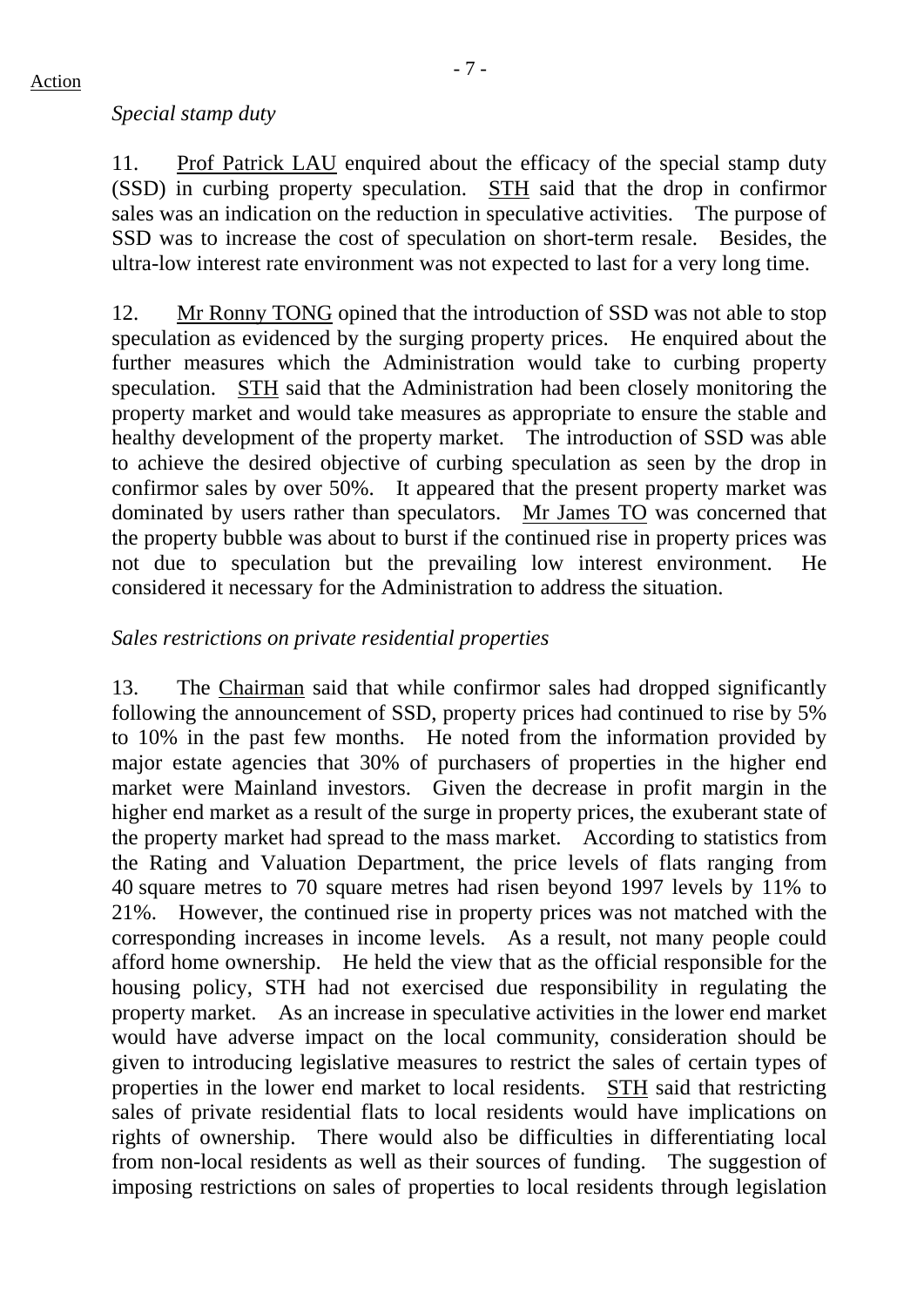raised many issues which required very careful consideration.

*Steering Committee on Regulation of the Sale of First-hand Residential Properties by Legislation* 

14. Mr Alan LEONG recalled that when the work progress of the Steering Committee on Regulation of the Sale of First-hand Residential Properties by Legislation (the Steering Committee) was discussed at the last meeting on 4 April 2011, members noted that the Steering Committee would submit its report to STH in October 2011 and consultation on the report would be in the form of a White Bill with a view to expediting the introduction of the Blue Bill. To enable completion of the legislative process of the Blue Bill within the current legislative term, he enquired if the report and the White Bill could be completed in parallel. STH said that the legislative process would be an inter-active one and its progress would depend on the feedback on the regulatory framework to be proposed. To enable early formulation of the White Bill, drafting had been commenced for some of the provisions in which consensus had been reached. Further discussion was however required on other issues. Subsequent consultation would be taken forward in the form of a White Bill to expedite the consultation process. The time-table for introducing the legislation had yet to be decided. Mr LEUNG Kwok-hung remained concerned if the legislative process of the Blue Bill could be completed within the current legislative term. As the Administration had not ruled out the possibility of introducing regulation on the sale of first-hand residential properties within the current legislative term, the Chairman suggested that consideration could be given to introducing a framework legislation.

#### Meeting the aspiration for home ownership

15. Mr CHAN Kam-lam said that the rising property prices had been way beyond the affordability of the general public. While the Administration had indicated that there was a sufficient supply of small and medium-sized flats, including over 66 800 HOS flats in the secondary market, not all of them were available for sale. Besides, the prices of HOS flats were also on a rise under the prevailing situation. By way of illustration, a HOS flat in Shatin was recently sold at about \$4,600 per square foot. He considered that there was a need to address the aspiration for home ownership of low-income families. STH said that the secondary market constituted a significant source of supply as about 86% of flats were from the secondary market while only 14% were from the primary market. She agreed that there was a need to increase the supply of flats to meet the market demand.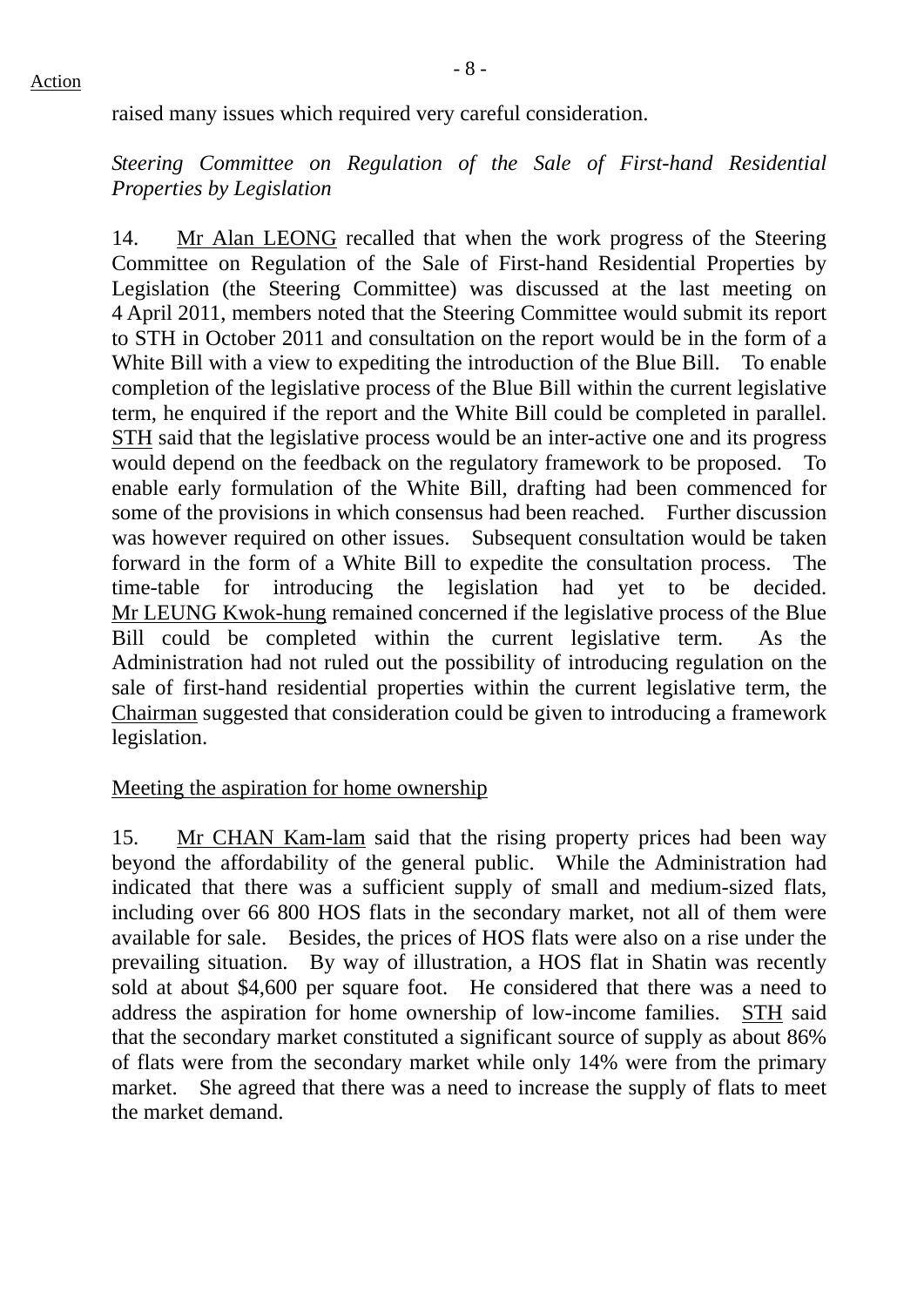## *My Home Purchase Plan*

16. Mr CHAN Kam-lam noted that there were concerns about the adequacy of the Purchase Subsidy (equivalent to half of the net rental paid during the tenancy period) under the My Home Purchase Plan (MHPP) for the down payment of the MHPP flat. To remove the uncertainties associated with the selling prices of MHPP flats in five years' time, the Democratic Alliance for Betterment and Progress of Hong Kong had suggested that eligible applicants should be allowed to rent or to buy MHPP flats at the time of intake so that those who had sufficient savings for down payment could choose to buy the MHPP flats. Consideration could also be given to setting the selling prices of MHPP flats at 70% of the market value, such that the remaining 30% would be payable to the Administration as land premium upon resale. To meet the demand of the sandwich class, efforts should be made to increase the supply of MHPP flats from 1 000 to 3 000 by 2014. He hoped that the Administration would take on board the suggestions. Mr WONG Kwok-hing expressed support for the proposed "rent or buy option" for MHPP, and hoped that the Administration would give favourable consideration to the proposal. Prof Patrick LAU added that the Administration should make available the rents and selling prices for MHPP flats as soon as practicable.

17. In response, STH said that the Administration had undertaken to provide 5 000 MHPP flats in phases in Tsing Yi, Shatin and other areas. The land for MHPP would not come from AL or sites earmarked for PRH. MHPP aimed to allow potential home buyers who had the ability to pay mortgages in the long run, but who could not immediately afford the down payment in the face of short-term property price fluctuations to save up for their home purchase. Rents for MHPP flats would take into account the prevailing market rent at the time. If MHPP flats were to be sold at discounted prices, there would be a need to impose restrictions on their sale. Notwithstanding, the Administration would give due consideration to members' suggestions in enhancing MHPP.

18. Mr LEUNG Kwok-hung held the view that the introduction of MHPP was too little and too late. The provision of only 1 000 MHPP flats by 2014 would not be of much help in meeting the demand. More land should be made available for public housing to meet the different needs of the community.

## *Tenants Purchase Scheme*

19. Mr WONG Kwok-hing reiterated that the Administration should seriously consider re-launching the Tenants Purchase Scheme (TPS) which was similar to MHPP in that both adopted a rent and buy arrangement. He pointed out that some PRH tenants had chosen to move to other estates, such as Fu Tai Estate in Tuen Mun, despite of the higher rents on the understanding that they could buy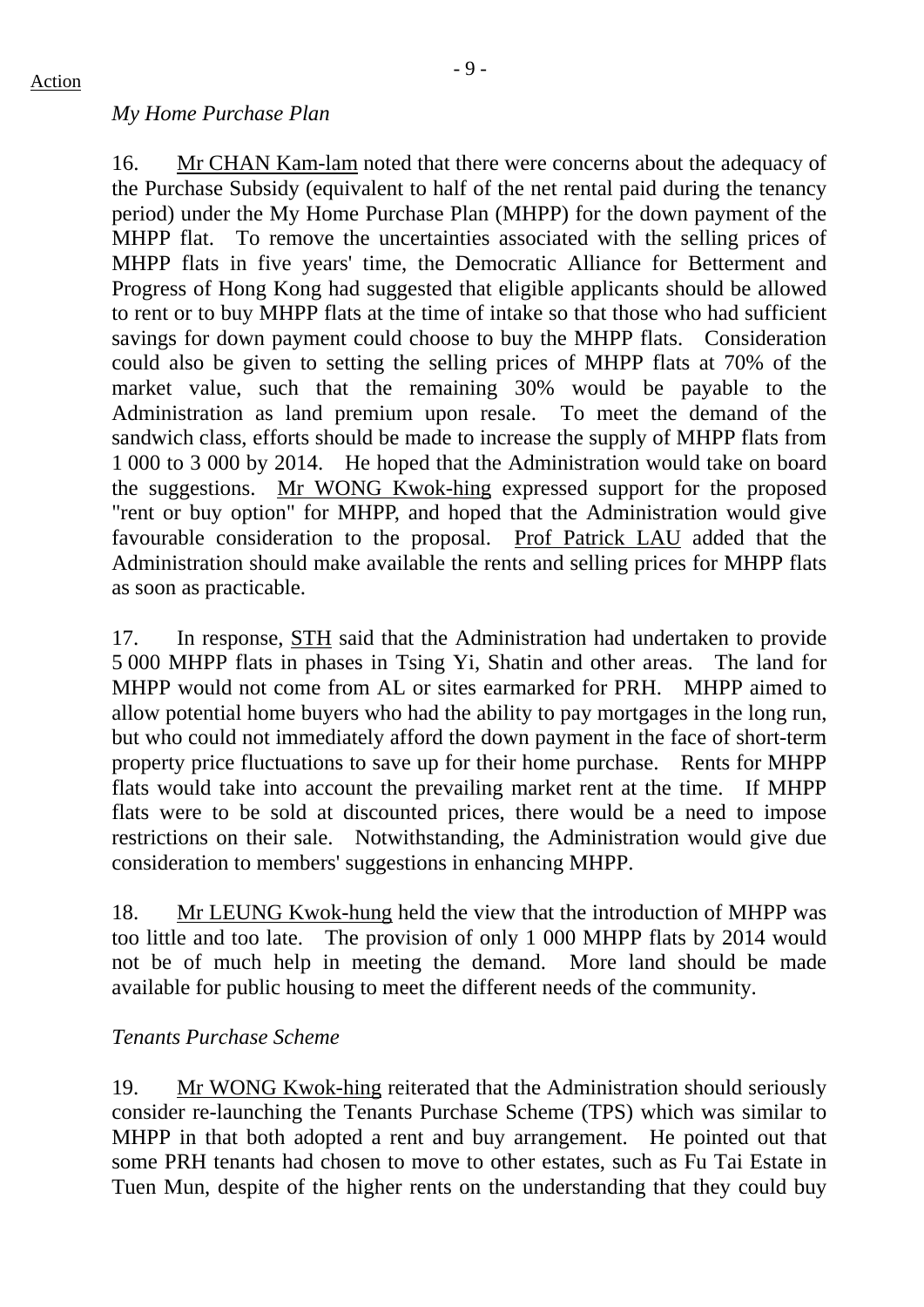their own PRH units once the estates had been included under TPS at a later stage. Some well-off tenants wished to buy their own PRH units so that they could live with their grown-up children without paying additional rents. However, these tenants could no longer purchase their own units since the cessation of TPS. He questioned the propriety for the Administration to adopt a double standard for MHPP and TPS. STH said that tenants of TPS estates were still able to purchase their own units. The re-launching of TPS would inevitably affect the turnover of PRH flats and lengthen the AWT for general WL applicants, especially in view of the long list of WL applicants and the anticipated increase of some 25 000 eligible WL applicants following the recent relaxation of income and asset limits. PSTH(H) added that TPS and MHPP were two distinct schemes as the flats under MHPP were meant for sale to tenants. The sale of TPS flats would have adverse impact on the turnover of PRH flats as the sold flats could not be allocated to WL applicants. Besides, the mix of tenure in TPS estates with both tenants and owners had given rise to management problems.

20. Mr WONG Kwok-hing was not convinced that the Administration should use the excuse of management problem to reject re-launching of TPS. As a former member of the Subsidised Housing Committee of the Hong Kong Housing Authority (HA), he did not recall that the decision to shelve TPS was due to management problems. Given that the Legislative Council had not been consulted on the shelving of TPS, and that many PRH tenants would like to purchase their own PRH units as they could not afford home ownership in the private sector, he strongly urged the Administration to seriously consider re-launching of TPS to assist sitting tenants to achieve home ownership. STH said that apart from management problems, the sale of TPS flats would have impact on the turnover of PRH flats and the AWT for general WL applicants. PRH tenants who wished to achieve home ownership could consider buying HOS flats in the secondary market using Green Form status without having to pay land premium. PSTH(H) added that there were indeed management problems associated with the mix of tenure in TPS estates, particularly in the allocation of resources for maintenance and repair. Many tenants of TPS estates chose not to buy their PRH units because of the management problems encountered in TPS estates.

## *Home Ownership Scheme*

21. Mr Ronny TONG enquired about the availability of HOS flats for sale in the secondary market as it appeared that very few owners of HOS flats were willing to sell their flats and move to the private market on account of the escalating property prices. STH said that HOS owners were reluctant to sell their flats in the open market as they had to pay a substantial amount of premium. In an attempt to revitalize the HOS secondary market and increase the turnover of HOS flats, assistance had been sought from the Hong Kong Mortgage